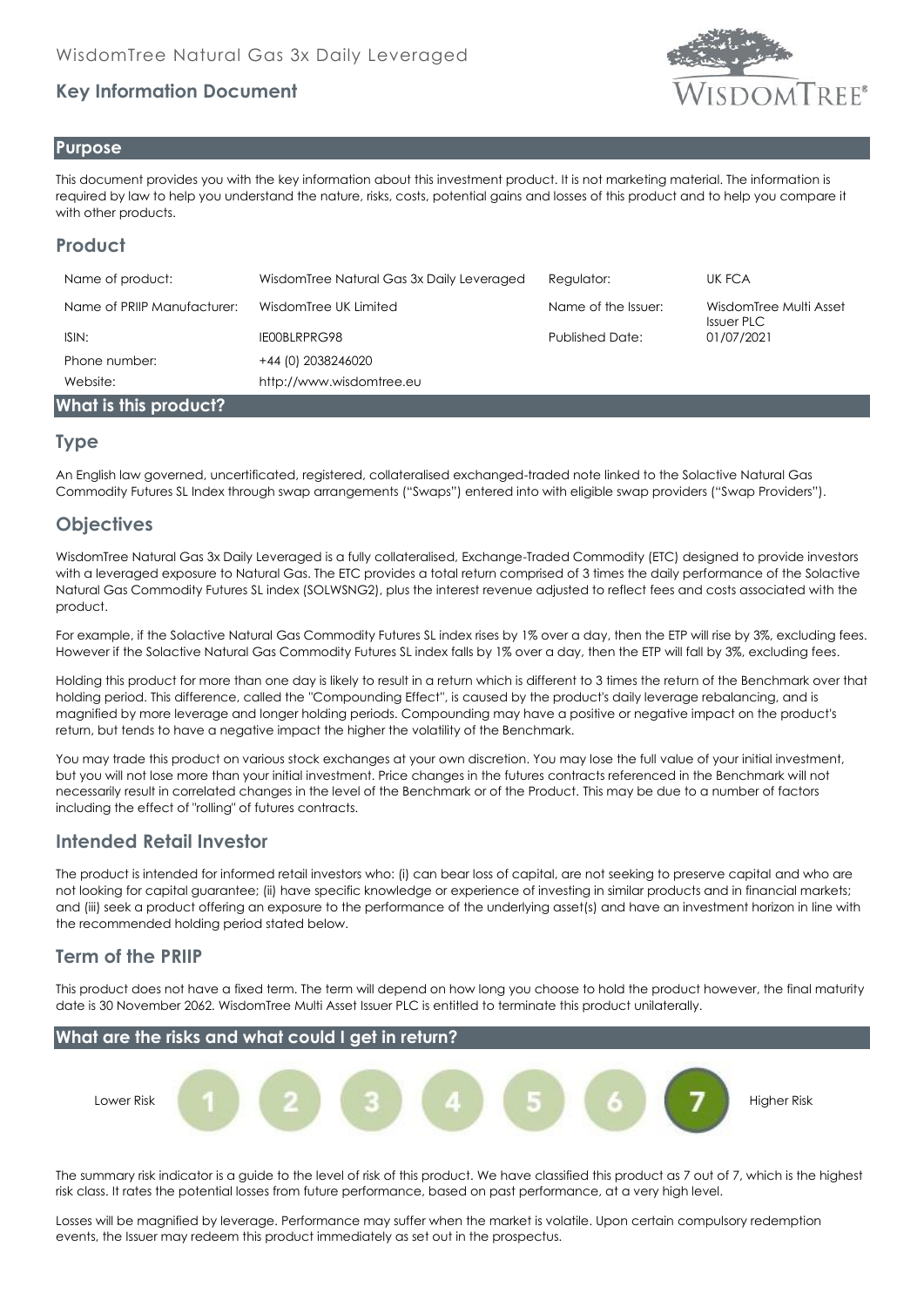

## **Key Information Document**

Be aware of currency risk. If you buy this product in a currency different than the currency of the Benchmark, the final return you will get will depend on the exchange rate between the two currencies. This risk is not considered in the indicator shown above. Upon certain compulsory redemption events, the Issuer may redeem this product immediately as set out in the prospectus.

#### **This product is only intended for investors who understand the risks involved in investing in a product with short and/or leveraged exposure.**

## **Performance Scenarios**

| Investment \$10,000  |                                     |                                          |  |  |
|----------------------|-------------------------------------|------------------------------------------|--|--|
| <b>Scenarios</b>     |                                     | One (1) day (Recommended holding period) |  |  |
| Unfavorable Scenario | What you might get back after costs | \$9,284                                  |  |  |
|                      | Average return (%)                  | $-7.16\%$                                |  |  |
| Moderate Scenario    | What you might get back after costs | \$10,015                                 |  |  |
|                      | Average return (%)                  | 0.15%                                    |  |  |
| Favourable Scenario  | What you might get back after costs | \$10,469                                 |  |  |
|                      | Average return (%)                  | 4.69%                                    |  |  |

The figures shown include all the costs of the product itself, but may not include all the costs that you pay to your advisor or distributor or broker. The figures do not take into account your personal tax situation, which may affect how much you get back.

#### **What happens if WisdomTree Multi Asset Issuer PLC is unable to pay out?**

The product is not protected by the Irish Deposit Guarantee Scheme or any other investor compensation or guarantee scheme. This means that if WisdomTree Multi Asset Issuer PLC is unable to pay out, you may lose all of your investment. Since the ability of WisdomTree Multi Asset Issuer PLC to pay out depends on receiving the amounts due under the product from the Swap Providers under the Swaps, it receives from the Swap Providers daily assets as collateral (the "Collateral") for such obligations with a value equal to or in excess of the value of the daily price of the product. If the Swap Providers are unable to pay WisdomTree Multi Asset Issuer PLC, its ability to pay out will be limited to the amounts realised from the Collateral, as further explained in the Prospectus.

The Reduction in Yield ("RIY") shows what impact the total costs you pay will have on the investment return you might get. The total costs take into account one-off, ongoing and incidental costs. The amounts shown here are cumulative costs of the product itself over the recomended holding period. The figures assume you invest \$10,000. The figures are estimates and may change in the future.

#### **What are the costs?**

#### **Costs over time**

| Investment \$10,000                                                                                                                        | If you cash in after One (1) day |  |  |
|--------------------------------------------------------------------------------------------------------------------------------------------|----------------------------------|--|--|
| Total costs                                                                                                                                |                                  |  |  |
| Impact on return (RIY)                                                                                                                     |                                  |  |  |
| The person selling you or advising you about this product may charge you other costs. If so, this person will provide you with information |                                  |  |  |

The person selling you or advising you about this product may charge you other costs. If so, this person will provide you with information about these costs, and show you the impact that all costs will have on your investment over time.

### **Composition of Costs**

The table below shows:

- the impact of the different types of costs on the investment return you might get at the end of the recommended holding period
- the meaning of the different cost categories

| This table shows the impact on return per year |                             |          |                                                 |  |
|------------------------------------------------|-----------------------------|----------|-------------------------------------------------|--|
| One-off costs                                  | Entry costs                 | 0.00%    | The impact of the costs you pay when            |  |
|                                                |                             |          | entering your investment.                       |  |
|                                                | Exit costs                  | $0.00\%$ | The impact of the costs of exiting your         |  |
|                                                |                             |          | investment when it matures.                     |  |
| Ongoing costs                                  | Portfolio transaction costs | l.84% l  | The impact of the costs of us buying and        |  |
|                                                |                             |          | selling underlying investments for the product. |  |
|                                                | Other ongoing costs         | 0.99%    | The impact of the costs that we take each       |  |
|                                                |                             |          | year for managing your investments.             |  |
| Incidental costs                               | Performance fees            | $0.00\%$ | The impact of the performance fee.              |  |